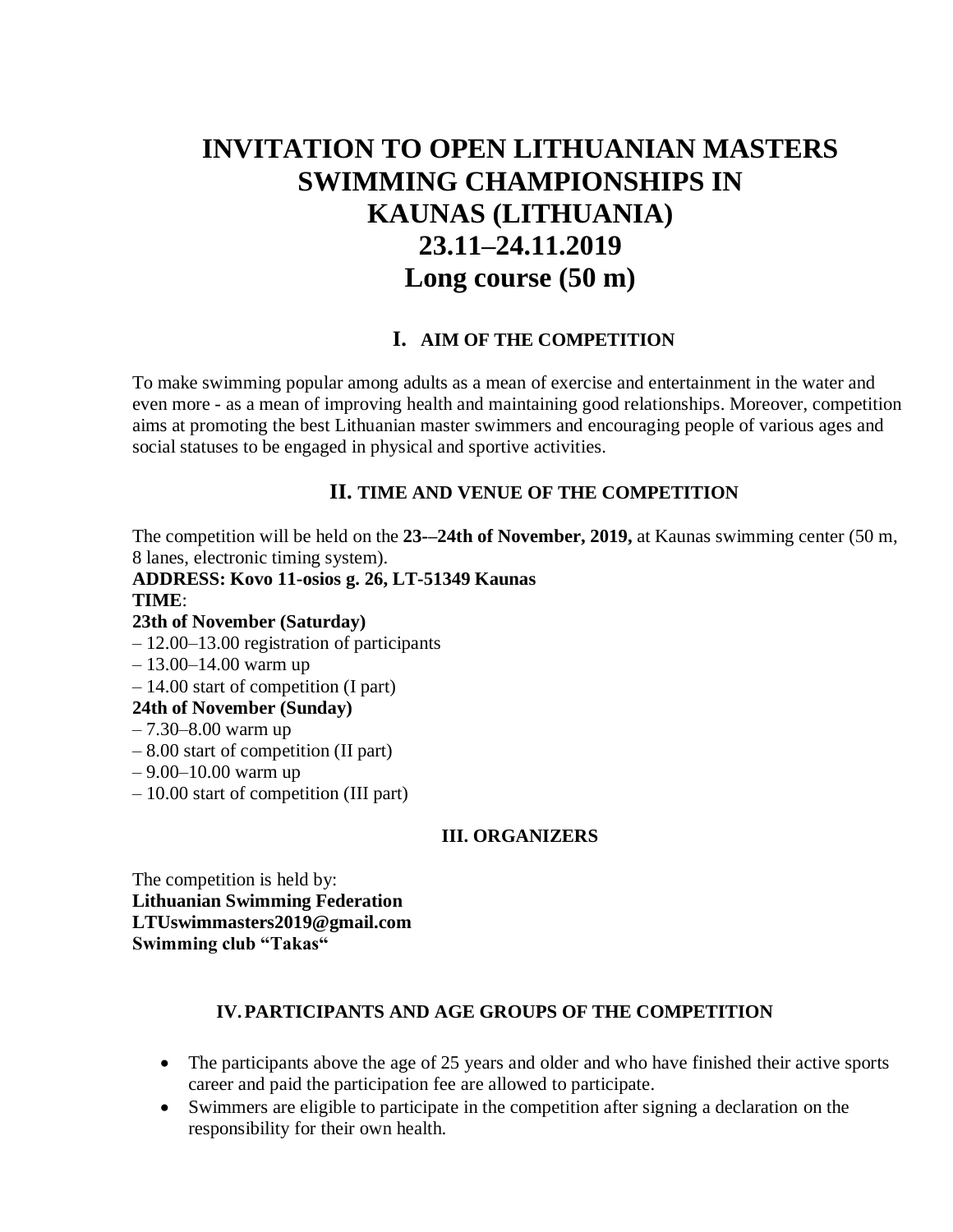- The competitions will be held in heats. There will be no finals. It is a personal competition. The number of individual events and relays is unlimited.
- Age ranges are divided according to the regulations of FINA respectively.
- All competitions are ranging from the slowest to the fastest, except for 400 m, 800 m free and 400 m medley that are held from the fastest to the slowest.

AGE GROUPS:

- A 25-29 years F 50-54 years J 70-74 year
- B 30-34 years G 55-59 years K 75-79 years
- C 35-39 years H 60-64 years L 80-84 years
- D 40-44 years I 65-69 years M 85-89 years
- E 45-49 years
- AGE GROUPS FOR RELAY EVENTS
- A 100-119 years old D 200-239 years old
- B 120-159 years old E 240-279 years old
- C 160-199 years old F 280+ years old

## **V. SCHEDULE OF COMPETITION**

### **23th of November (Saturday) I part**

- 100 m free (female, male) 50 m backstroke (female, male) 50 m fly (female, male)
- 100 m breaststroke (female, male)
- 400 m free (female) / Awarding
- 200 m backstroke (female, male)
	- 200 m fly (female, male)
	- 200 m medley (female, male)
	- 400 m free (male) / Awarding
	- 4x50 m relay medley (female)
	- 4x50 m relay medley (male)

Award ceremony

## **24th of November (Saturday) II part**

800 m free (female, male) Award ceremony